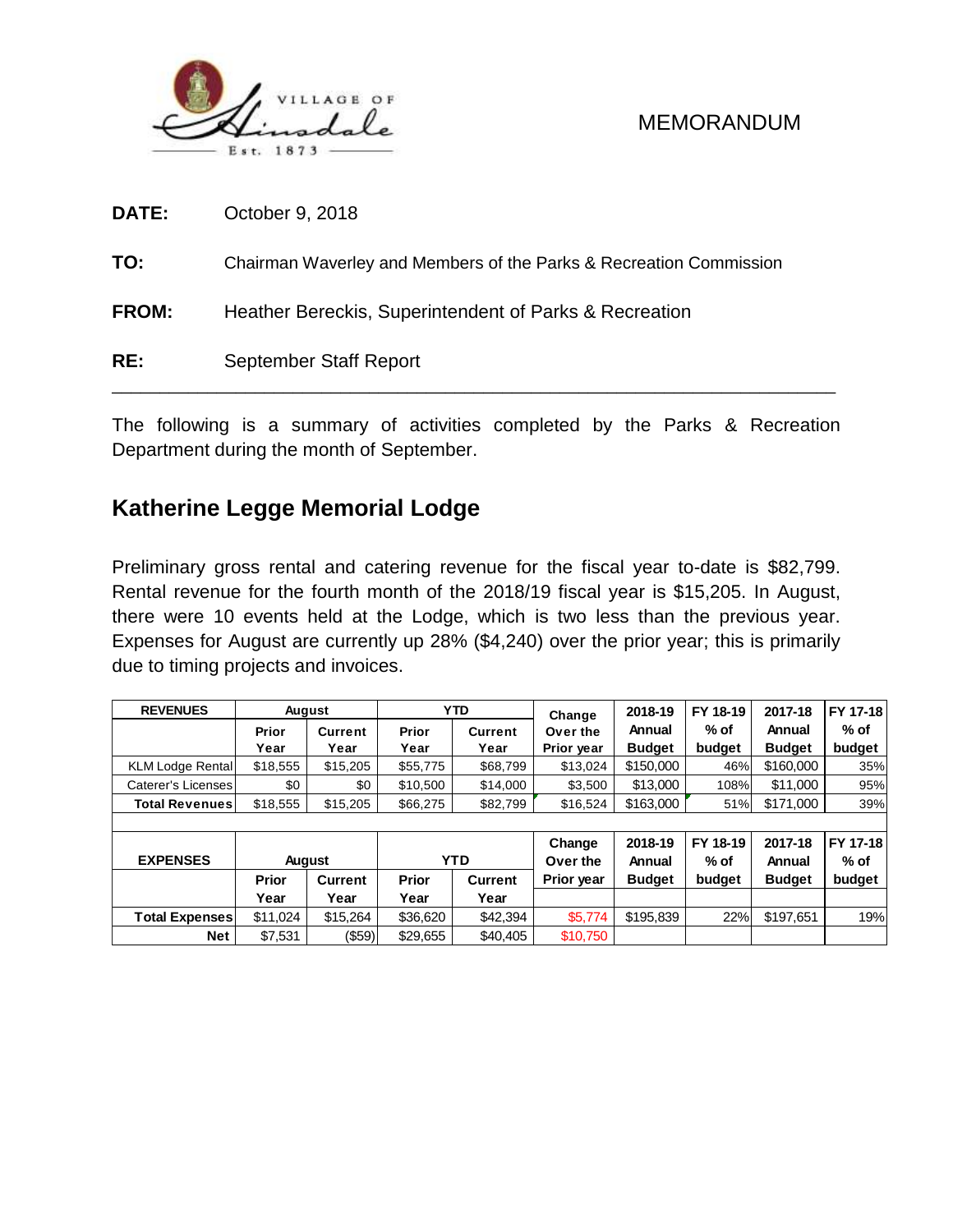

### MEMORANDUM



| <b>KLM Gross Monthly Revenues</b> |    |                                  |    |           |    |           |     |            |    |                                  |    |           |    |         |   |            |
|-----------------------------------|----|----------------------------------|----|-----------|----|-----------|-----|------------|----|----------------------------------|----|-----------|----|---------|---|------------|
| Month                             |    | 2011/12 FY 2012/13 FY 2013/14 FY |    |           |    |           |     | 2014/15 FY |    | 2015/16 FY 2016/17 FY 2017/18 FY |    |           |    |         |   | 2018/19 FY |
| May                               | \$ | 8,561                            | S  | 8,801     | S  | 16,796    | S   | 13,745     | \$ | 16,000                           | S  | 12,200    | S  | 9,725   | S | 13,675     |
| June                              | \$ | 11,156                           | \$ | 10,745    | \$ | 26,818    | S   | 17,450     | S  | 22,770                           | \$ | 22,845    | \$ | 12,495  | S | 23,045     |
| July                              | \$ | 13,559                           | \$ | 9,786     | \$ | 18,650    | \$  | 12,909     | S  | 27,475                           | S  | 12,550    | \$ | 15,000  | S | 16,874     |
| August                            | \$ | 17,759                           | \$ | 18,880    | \$ | 19,579    | Ş   | 25,350     | S  | 24,775                           | \$ | 11,500    | \$ | 18,555  | Ş | 15,205     |
| September                         | \$ | 14,823                           | Ś  | 14,498    | \$ | 12,137    | S   | 24,510     | S  | 15,250                           | \$ | 12,645    | \$ | 15,410  |   |            |
| October                           | \$ | 16,347                           | S  | 15,589    | S  | 14,825    | S   | 23,985     | S  | 25,580                           | \$ | 21,045    | \$ | 15,180  |   |            |
| November                          | \$ | 8,256                            | S  | 11,612    | S  | 8,580     | S   | 14,724     | S  | 14,825                           | \$ | 6,700     | \$ | 12,500  |   |            |
| December                          | \$ | 8,853                            | S  | 10,265    | S  | 13,366    | S   | 17,290     | S  | 17,200                           | \$ | 13,457    | \$ | 8,125   |   |            |
| January                           | \$ | 1,302                            | \$ | 4,489     | \$ | 250       | S   | 8,450      | \$ | 2,850                            | \$ | 4,624     | \$ | 18,089  |   |            |
| February                          | \$ | 2,301                            | \$ | 6,981     | \$ | 7,575     | \$. | 3,120      | \$ | 2,400                            | \$ | 4,550     | \$ | 2,495   |   |            |
| March                             | \$ | 2,506                            | \$ | 7,669     | \$ | 4,245     | S   | 6,725      | Ś  | 8,945                            | \$ | 5,944     | Ś  | 8,045   |   |            |
| April                             | \$ | 2,384                            | \$ | 4,365     | \$ | 3,600     | \$, | 12,695     | \$ | 9,125                            | \$ | 4,300     | \$ | 7,482   |   |            |
| total                             | Ś. | 107,807                          |    | \$123,680 |    | \$146,421 |     | 180,953    |    | \$187,195                        |    | \$132,360 | \$ | 143,101 |   | 68,799     |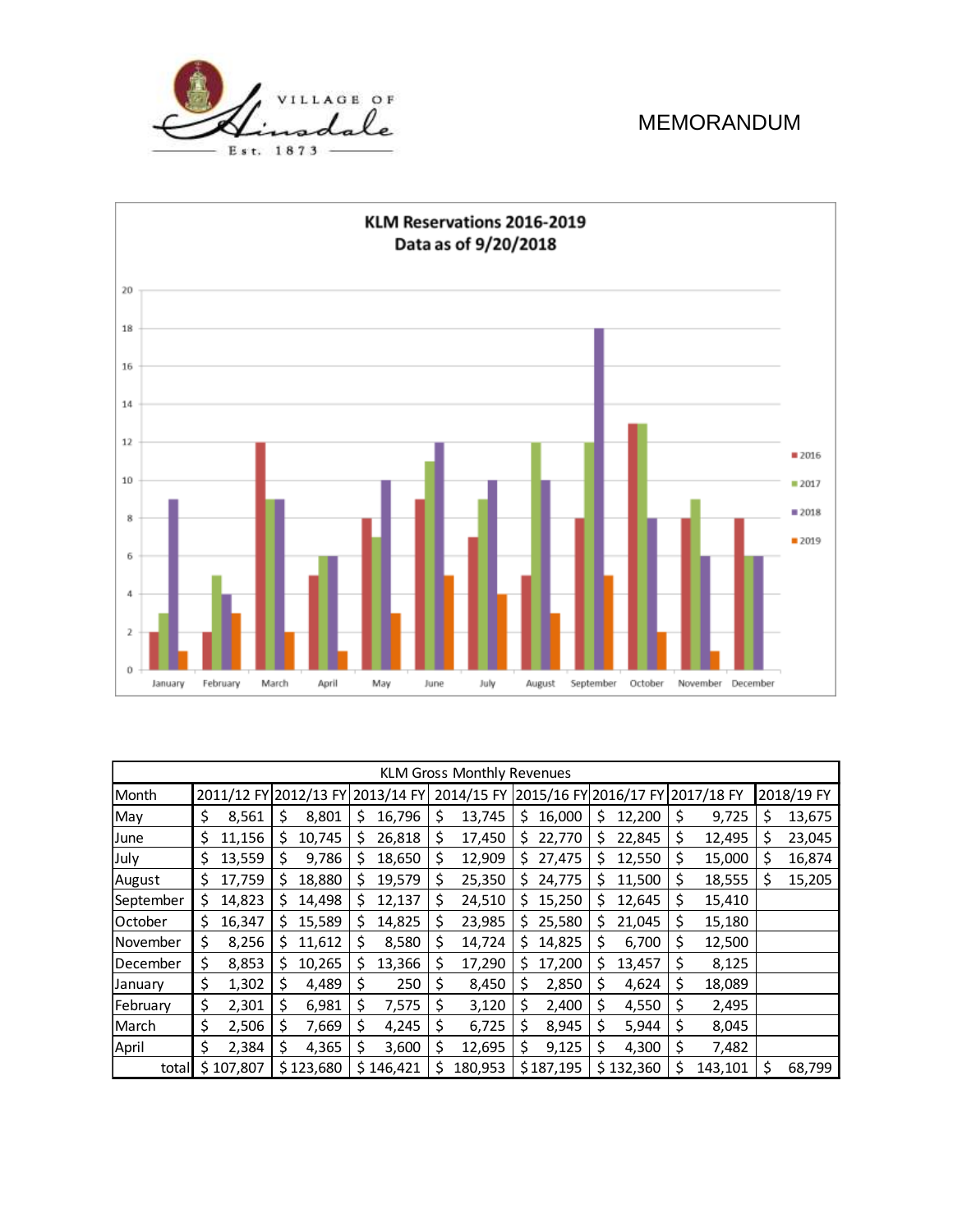

## MEMORANDUM

The graph below shows the past three years of lodge revenue and the upcoming year's projection. Future predictions are based on the average revenue from the event type. Also included below are charts indicating the number of reservations and reservation type by month. Typically, events are booked 6-18 months in advance of the rentals; however, if there are vacancies, staff will accept reservations within 5 days of an event. These tracking devices will be updated monthly.



Staff is currently working with the approved marketing plan for the 2018/19 FY, including the addition of Search Engine Optimization (SEO) and progressive marketing through The Knot. A sub-committee was started and held its second meeting on July 12th. The committee is working on developing a detailed marketing plan, specific to KLM. Staff is currently working on tasks from the second meeting; a third meeting will take place on October 11<sup>th</sup>.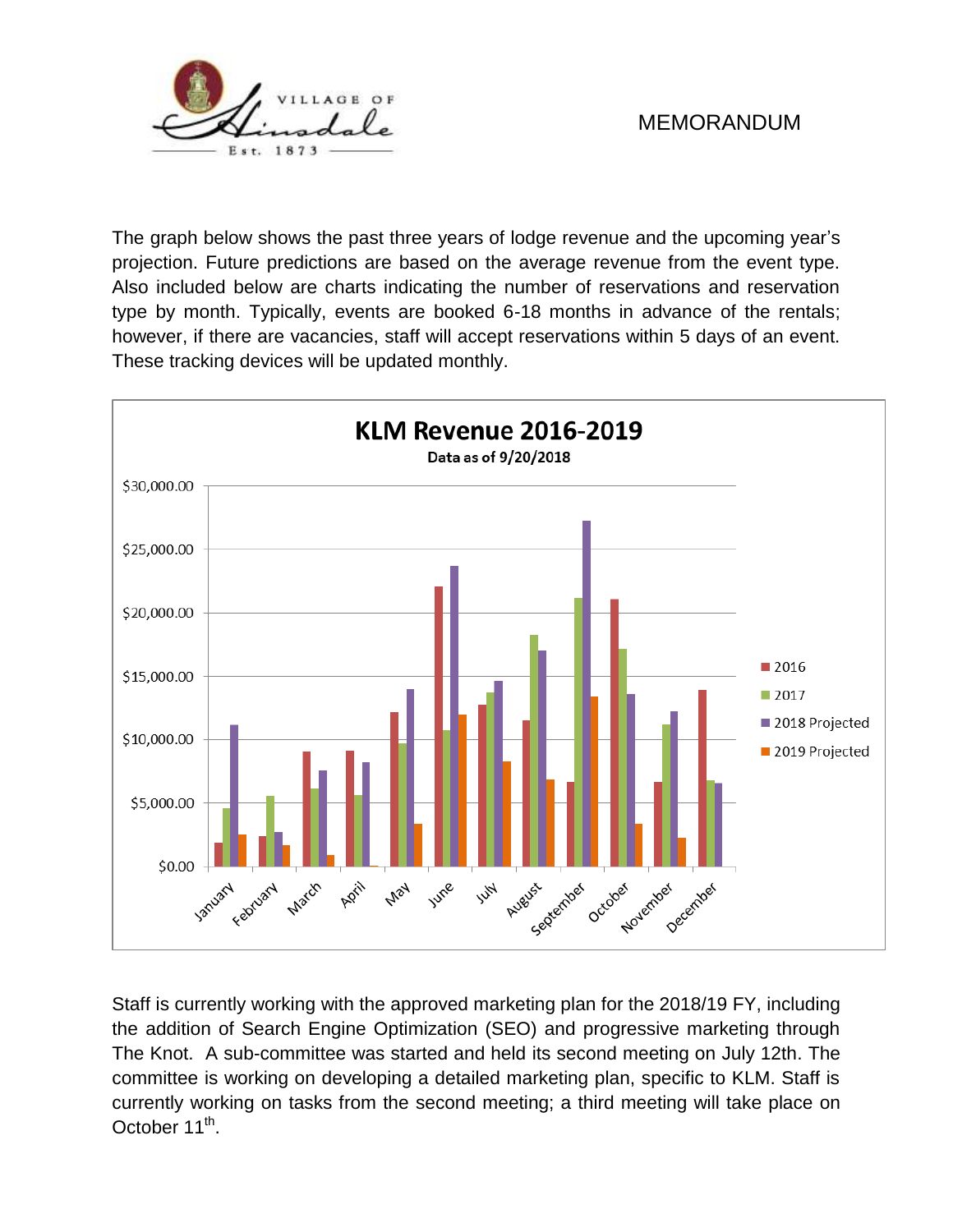



# **Upcoming Brochure & Activities**

#### **Brochure & Programming**

The fall brochure was delivered to residents homes on Monday, July  $30<sup>th</sup>$ . Registration began on Monday, August 6<sup>th</sup>. This fall, there are a number of new classes and special events including the KLM Wine Mixer and a fall photo contest. The KLM Wine Mixer on Sunday, October  $7<sup>th</sup>$  is being sponsored by Binny's Beverage Depot and the fall photo contest is being sponsored by Bannerville, Inc. using the hashtag #FallingforHinsdaleParks.

#### **Special Events**

The next special events are The KLM Wine Mixer on October  $7<sup>th</sup>$ , the final Movie in the Park on Oct  $12<sup>th</sup>$ , and Fall Fest on October 20<sup>th</sup>. The Movie in the Park is sponsored by Hinsdale Bank and Trust and will feature a Halloween themed movie called Monster House. Fall Fest will be held at Robbins Park in conjunction with The Community House.

The Dog Days of summer at The Hinsdale Community Pool was a huge success in its inaugural year. The event was held on Saturday, September 8<sup>th</sup> from 9am-1pm. During the 9-11am hours, dogs under 25 pounds were permitted in the facility, and from 11- 1pm dogs over 25 pounds were given access. The event saw near 90 dogs with their owners. Staff provided water and waste bags to owners, and the event was sponsored by Hinsdale Humane Society. They provided a table and treats for the dogs. Reviews were overwhelmingly positive, and staff plans to hold this again next year.

## **Field & Park Updates**

#### **Fields/Parks**

Staff has coordinated fall field use with community athletic organizations. Usage includes soccer, football, cross country and lacrosse activities. Public Services personnel have laid out the athletic fields and will stripe them and mend goals weekly through the third week in November.

Hinsdale Central, Hinsdale South, and Hinsdale Middle School will be hosting cross country meets at KLM Park. The cross country course follows the perimeter fence of KLM Park, which has runners crossing the access roads. The schools are required to hire Hinsdale police officers to monitor the traffic at County Line Road and the access roads. During meets, it can be difficult for park users, including Lodge guests and staff